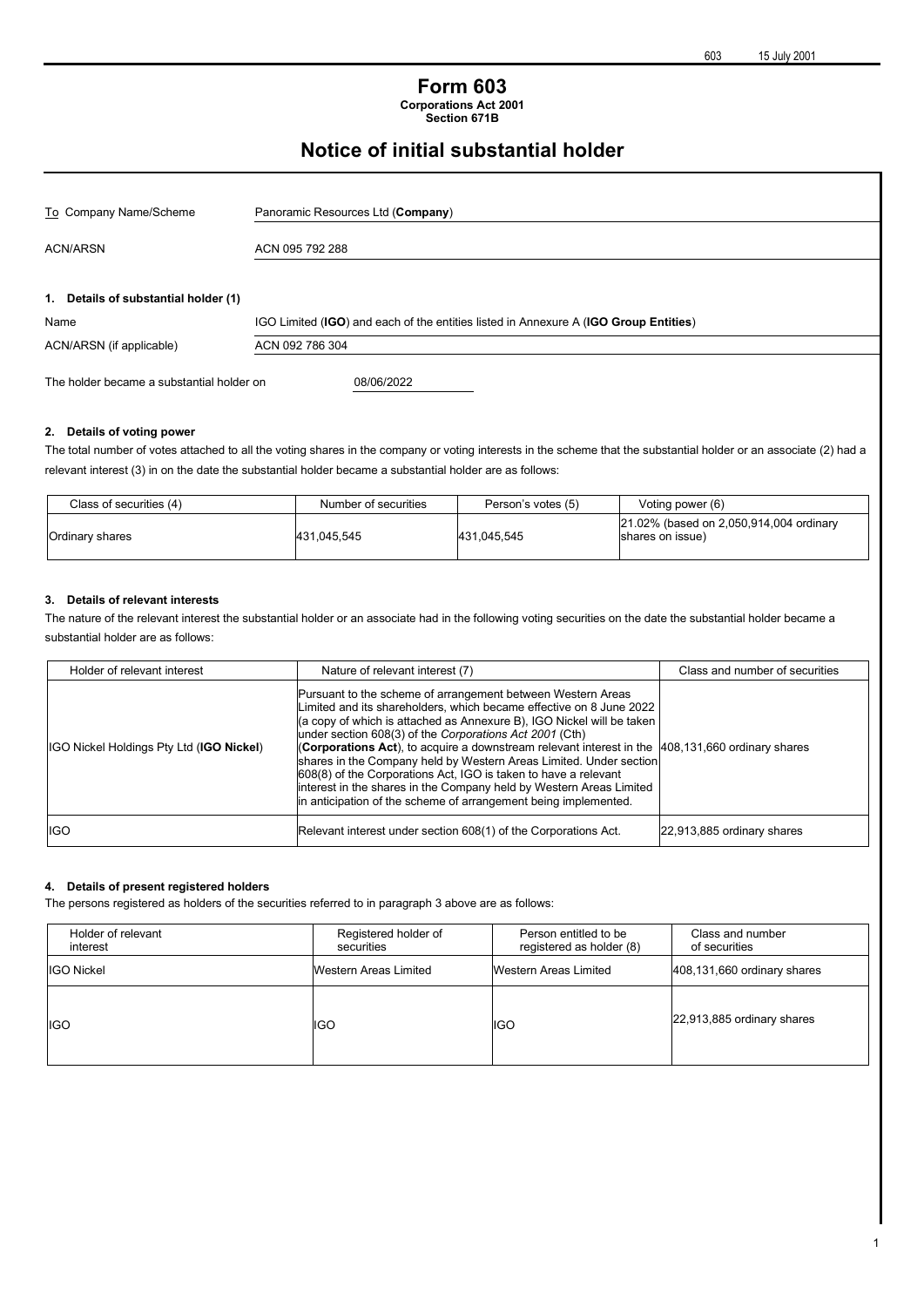#### **5. Consideration**

The consideration paid for each relevant interest referred to in paragraph 3 above, and acquired in the four months prior to the day that the substantial holder became a substantial holder is as follows:

| Holder of relevant<br>interest | Date of acquisition | Consideration (9)                                                                                                    | Class and number<br>of securities |
|--------------------------------|---------------------|----------------------------------------------------------------------------------------------------------------------|-----------------------------------|
| <b>IGO Nickel</b>              | 08/06/2022          | $N/A - No$ consideration paid to<br>holders of shares in the Company. 408,131,660<br>Refer to scheme of arrangement. |                                   |
| <b>IGO</b>                     | See directly above  | See directly above                                                                                                   | See directly above                |

#### **6. Associates**

The reasons the persons named in paragraph 3 above are associates of the substantial holder are as follows:

| Name and ACN/ARSN (if applicable) | Nature of association                                                                                                                                                   |
|-----------------------------------|-------------------------------------------------------------------------------------------------------------------------------------------------------------------------|
| The entities listed in Annexure A | Each entity listed in Annexure A is an associate of IGO by virtue of section $12(2)(a)$ of the<br>Corporations Act as the entities are related bodies corporate of IGO. |

#### **7. Addresses**

The addresses of persons named in this form are as follows:

| Name                          | Address                                                                          |
|-------------------------------|----------------------------------------------------------------------------------|
| IGO and each IGO Group Entity | Suite 4, Level 5, 85 South Shore Esplanade, South Perth, Western Australia, 6151 |

#### **Signature**

|           | print name Joanne McDonald    | capacity | Company Secretary |
|-----------|-------------------------------|----------|-------------------|
| sign here | $\sqrt{ }$<br>M.14<br>$1 - 1$ | date     | 16/06/2022        |

#### **DIRECTIONS**

- (1) If there are a number of substantial holders with similar or related relevant interests (eg. a corporation and its related corporations, or the manager and trustee of an equity trust), the names could be included in an annexure to the form. If the relevant interests of a group of persons are essentially similar, they may be referred to throughout the form as a specifically named group if the membership of each group, with the names and addresses of members is clearly set out in paragraph 7 of the form.
- (2) See the definition of "associate" in section 9 of the Corporations Act 2001.
- (3) See the definition of "relevant interest" in sections 608 and 671B(7) of the Corporations Act 2001.
- (4) The voting shares of a company constitute one class unless divided into separate classes.
- (5) The total number of votes attached to all the voting shares in the company or voting interests in the scheme (if any) that the person or an associate has a relevant interest in.
- (6) The person's votes divided by the total votes in the body corporate or scheme multiplied by 100.
- (7) Include details of:

( any relevant agreement or other circumstances by which the relevant interest was acquired. If subsection 671B(4) applies, a copy of any document a setting out the terms of any relevant agreement, and a statement by the person giving full and accurate details of any contract, scheme or arrangement, ) must accompany this form, together with a written statement certifying this contract, scheme or arrangement; and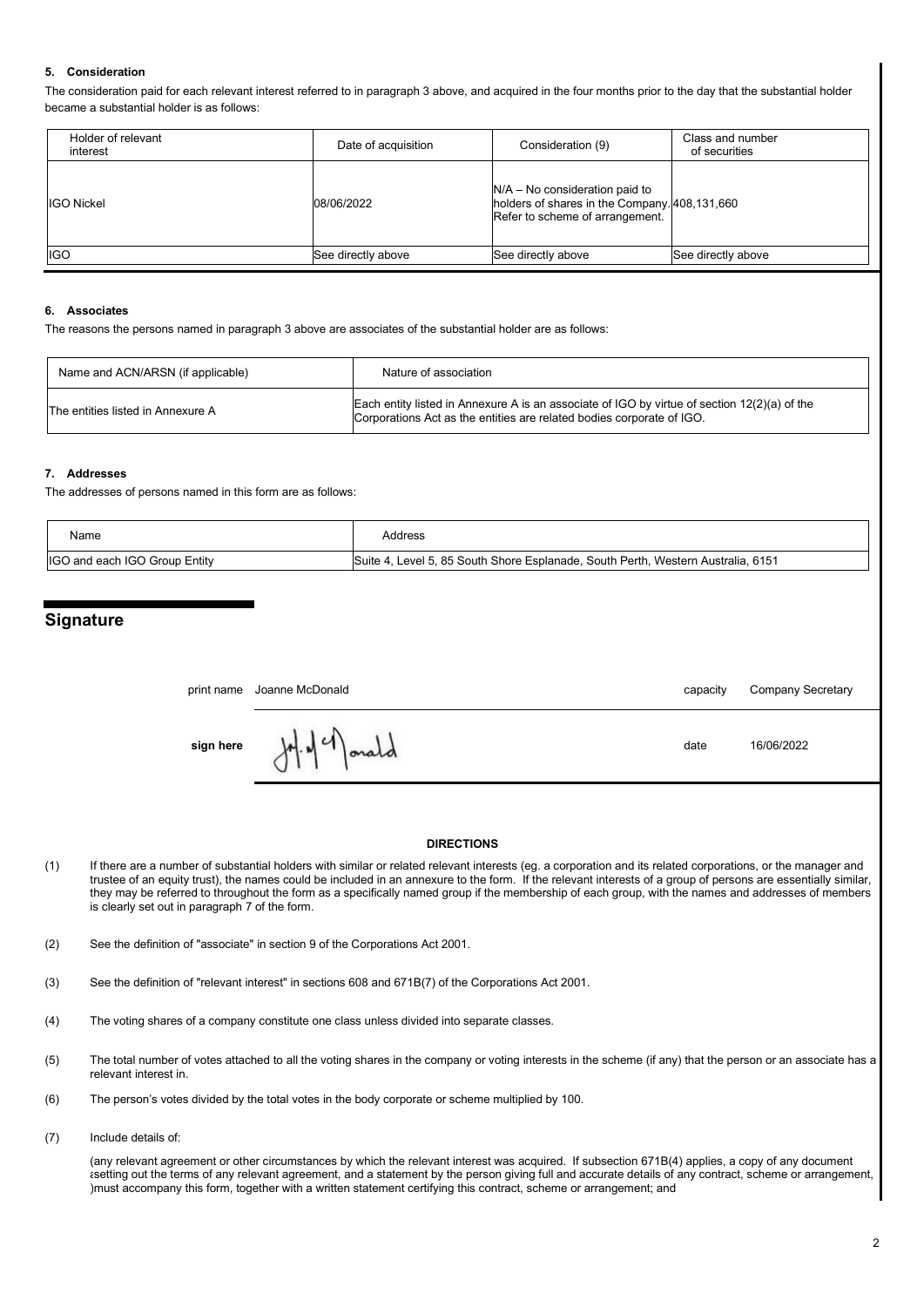( kt any qualification of the power of a person to exercise, control the exercise of, or influence the exercise of, the voting powers or disposal of the securities to which the relevant interest relates (indicating clearly the particular securities to which the qualification applies).

) See the definition of "relevant agreement" in section 9 of the Corporations Act 2001.

- (8) If the substantial holder is unable to determine the identity of the person (eg. if the relevant interest arises because of an option) write "unknown.'"
- (9) Details of the consideration must include any and all benefits, moneys and other, that any person from whom a relevant interest was acquired has, or may, become entitled to receive in relation to that acquisition. Details must be included even if the benefit is conditional on the happening or not of a contingency. Details must be included of any benefit paid on behalf of the substantial holder or its associate in relation to the acquisitions, even if they are not paid directly to the person from whom the relevant interest was acquired.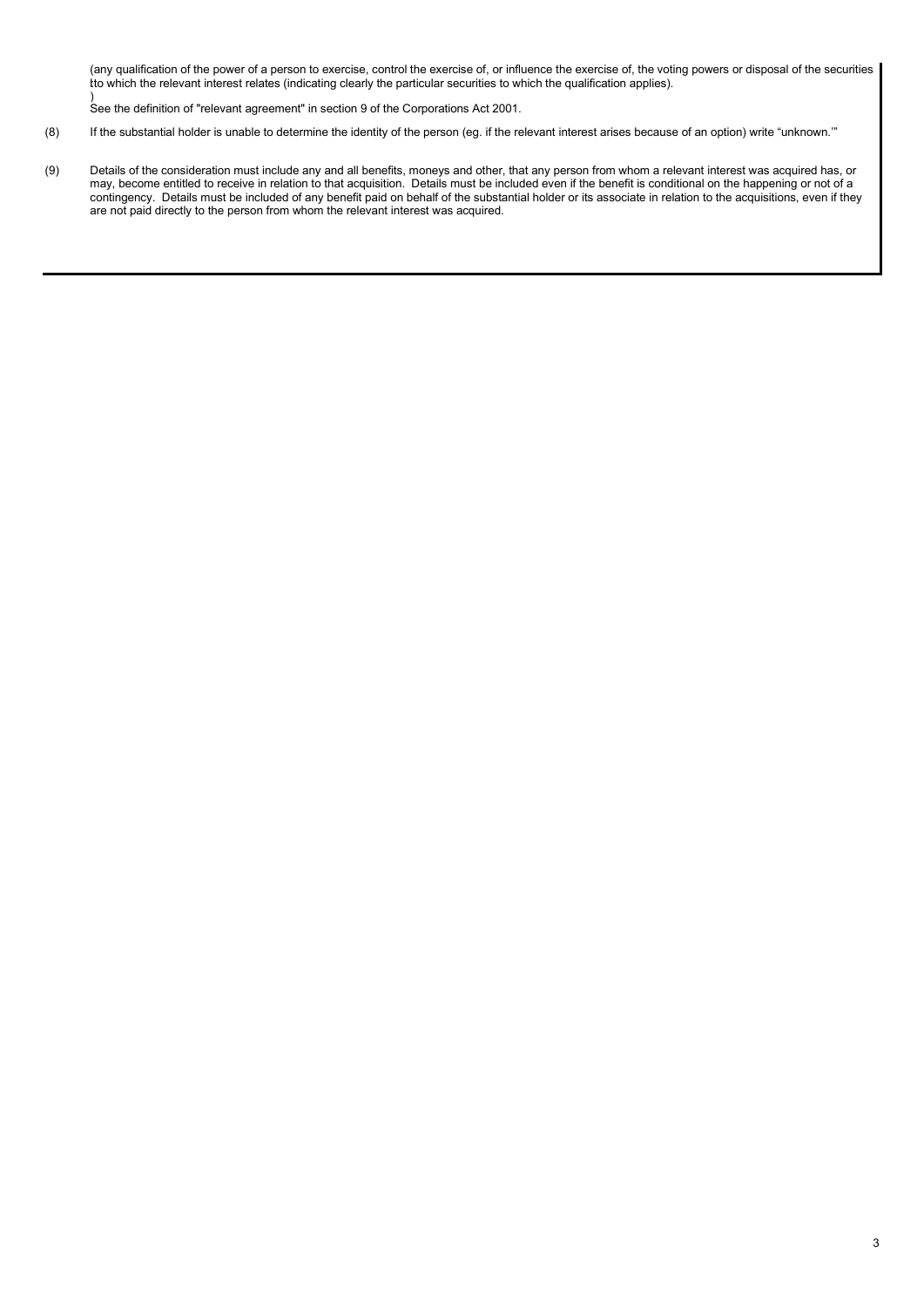# **Annexure A**

This is annexure 'A' of 1 page referred to in the Form 603 (Notice of Initial Substantial Holder) signed by me and dated 16 June 2022

 $H.49$  anald

\_\_\_\_\_\_\_\_\_\_\_\_\_\_\_\_\_ Joanne McDonald Company Secretary IGO Limited (ACN 092 786 304)

#### **Details of IGO Group Entities**

| <b>Entity</b>                       | <b>ACN</b>                                       |
|-------------------------------------|--------------------------------------------------|
| <b>IGO Newsearch Pty Ltd</b>        | ACN 142 192 701                                  |
| <b>IGO Stockman Parent Pty Ltd</b>  | ACN 124 695 549                                  |
| IGO Stockman Project Pty Ltd        | ACN 124 695 567                                  |
| <b>IGO Windward Pty Ltd</b>         | ACN 158 432 270                                  |
| <b>Flinders Prospecting Pty Ltd</b> | ACN 146 899 863                                  |
| <b>IGO Nickel Holdings Pty Ltd</b>  | ACN 167 644 519                                  |
| <b>IGO Nova Holdings Pty Ltd</b>    | ACN 009 150 083                                  |
| <b>IGO Nova Pty Ltd</b>             | ACN 146 091 527                                  |
| IGO Lithium Holdings Pty Ltd        | ACN 633 371 249                                  |
| IGO Copper Holdings Pty Ltd         | ACN 657 572 793                                  |
| <b>IGO Cobar Pty Ltd</b>            | ACN 657 573 398                                  |
| IGO Canada Holdings B.C. Ltd.       | British Columbia registered entity:<br>BC1366177 |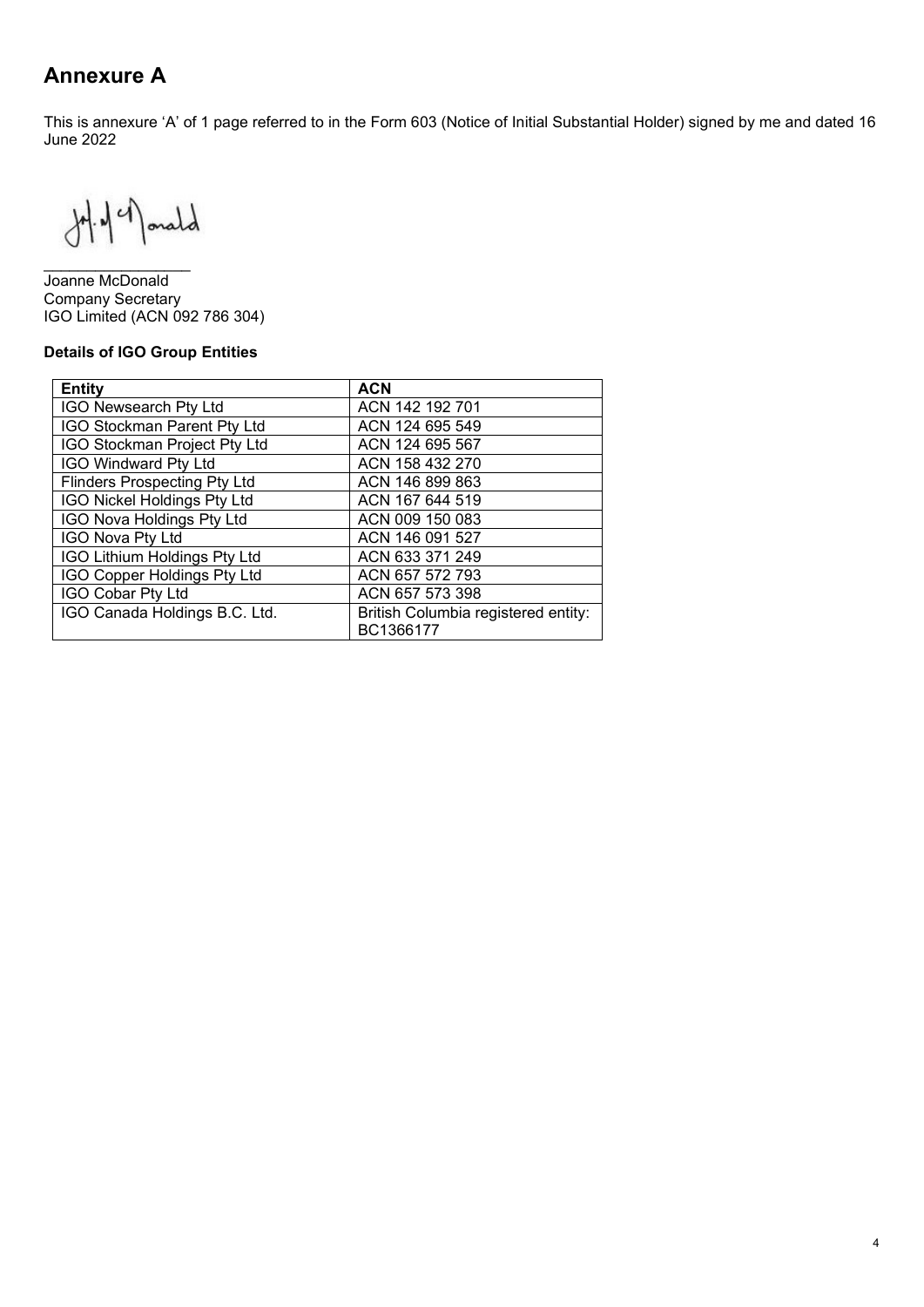# **Annexure B**

This is annexure 'B' of 16 pages referred to in the Form 603 (Notice of Initial Substantial Holder) signed by me and dated 16 June 2022

 $H.44$  and

\_\_\_\_\_\_\_\_\_\_\_\_\_\_\_\_\_ Joanne McDonald Company Secretary IGO Limited (ACN 092 786 304)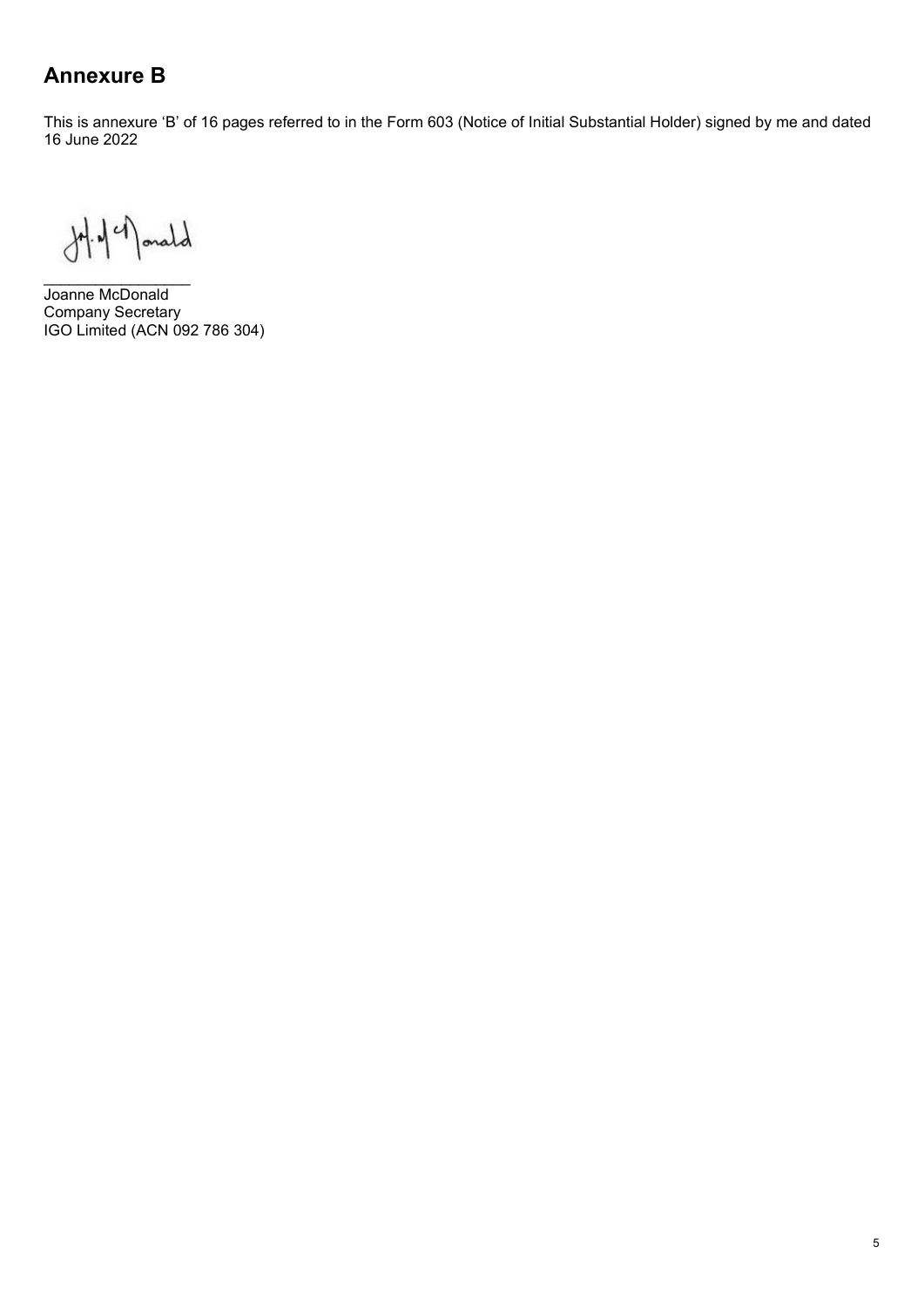

# Scheme of arrangement

Western Areas Limited

Scheme Shareholders

QV1 Building 250 St Georges Terrace Perth WA 6000 Australia GPO Box U1942 Perth WA 6845 Australia

**T** +61 2 9211 7777 **F** +61 2 9211 7878 herbertsmithfreehills.com DX 104 Perth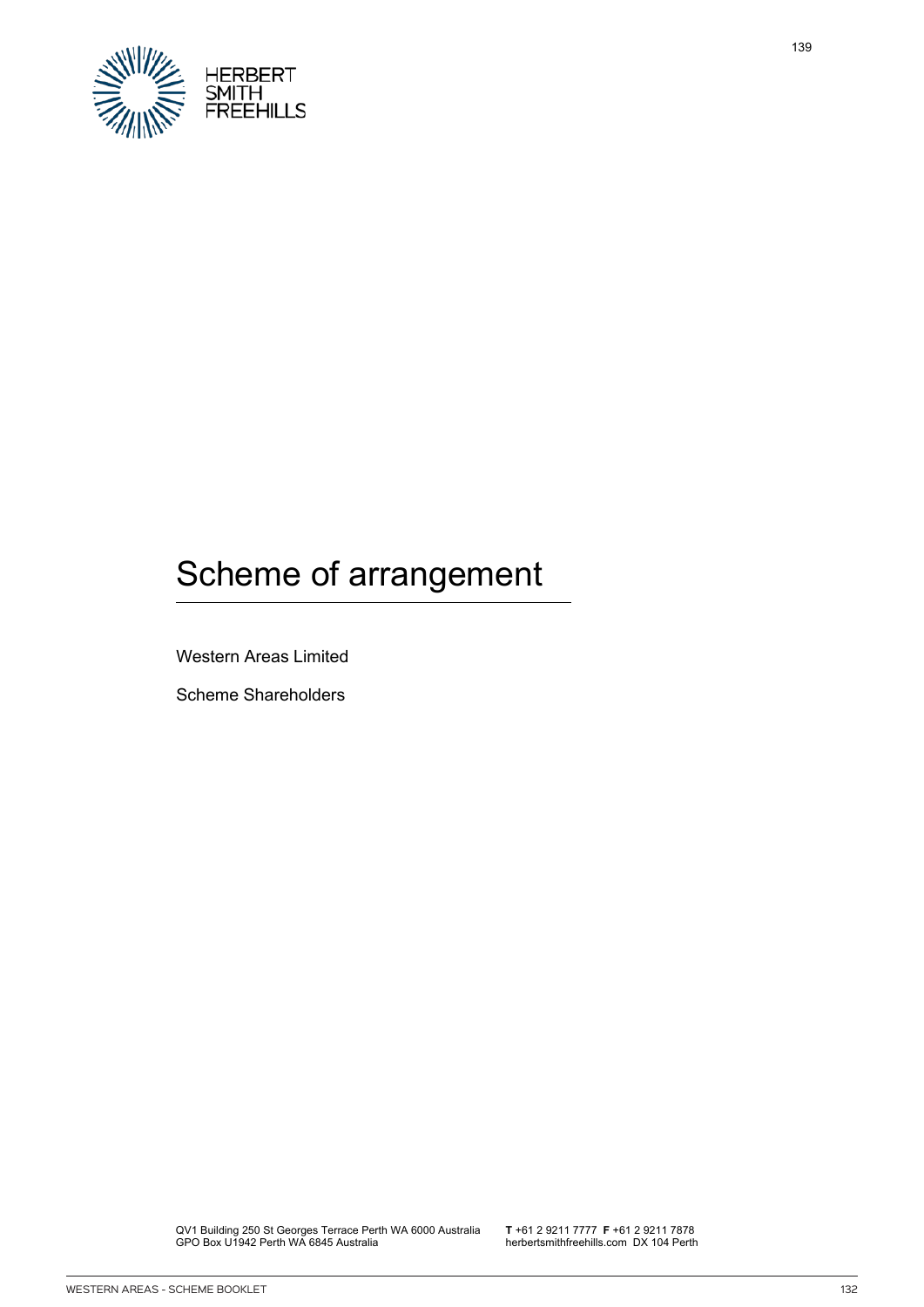

# Scheme of arrangement

This scheme of arrangement is made under section 411 of the *Corporations Act 2001* (Cth)

Between the parties

| Western Areas | Western Areas Limited (Western Areas) ACN 091 049 357 of Level<br>2, 2 Kings Park Road, West Perth WA 6005 |
|---------------|------------------------------------------------------------------------------------------------------------|
| and           | The Scheme Shareholders                                                                                    |

# 1 Definitions, interpretation and scheme components

#### **1.1 Definitions**

Schedule 1 contains definitions used in this Scheme.

#### **1.2 Interpretation**

Schedule 1 contains interpretation rules for this Scheme.

#### **1.3 Scheme components**

This Scheme includes any schedule to it.

## 2 Preliminary matters

- (a) Western Areas is a listed public company limited by shares, registered in Western Australia, Australia and has been admitted to the official list of the ASX**.** Western Areas Shares are quoted for trading on the ASX.
- (b) As at the date of this Scheme, 321,643,155 Western Areas Shares and 4,591,640 Western Areas Performance Rights were on issue.
- (c) IGO Nickel is a proprietary company limited by shares, registered in Western Australia, Australia.
- (d) IGO Nickel is a wholly-owned subsidiary of IGO.
- (e) IGO is a listed public company limited by shares registered in Western Australia, Australia.
- (f) If this Scheme becomes Effective: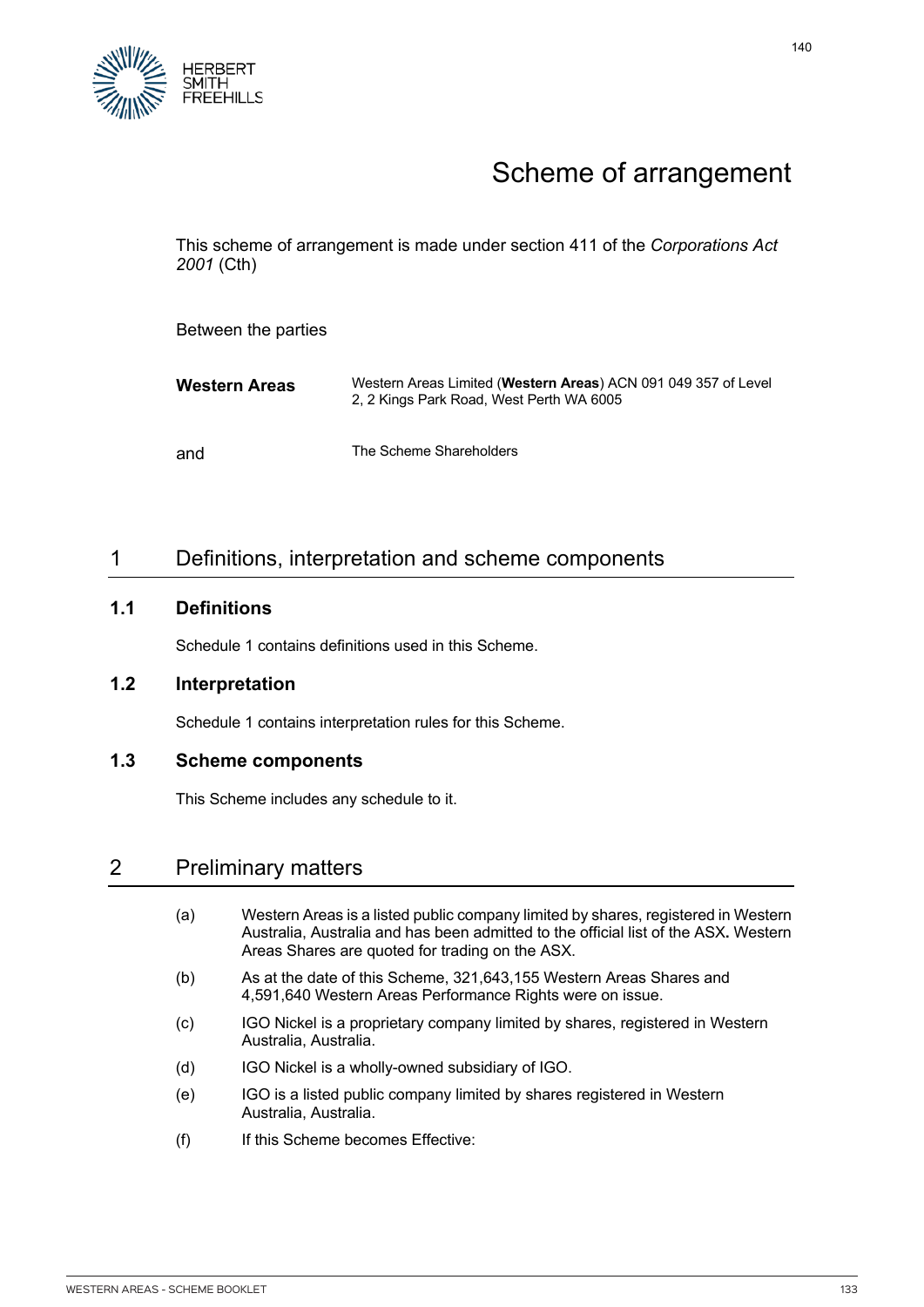

- (1) IGO must procure that IGO Nickel provides, and IGO Nickel must provide the Scheme Consideration to the Scheme Shareholders in accordance with the terms of this Scheme and the Deed Poll; and
- (2) all the Scheme Shares, and all the rights and entitlements attaching to them as at the Implementation Date, must be transferred to IGO Nickel and Western Areas will enter the name of IGO Nickel in the Share Register in respect of the Scheme Shares.
- (g) IGO Nickel and Western Areas have agreed, by executing the Implementation Deed, to implement this Scheme, and IGO has agreed to guarantee IGO Nickel's obligations.
- (h) This Scheme attributes actions to IGO Nickel but does not itself impose an obligation on it to perform those actions. Each of IGO Nickel and IGO has agreed, by executing the Deed Poll, to perform the actions attributed to it under this Scheme, including the provision or procuring the provision of the Scheme Consideration to the Scheme Shareholders.

# 3 Conditions

### **3.1 Conditions precedent**

This Scheme is conditional on and will have no force or effect until, the satisfaction of each of the following conditions precedent:

- (a) all the conditions in clause 3.1 of the Implementation Deed (other than the condition in the Implementation Deed relating to Court approval of this Scheme) having been satisfied or waived in accordance with the terms of the Implementation Deed by 8.00am on the Second Court Date;
- (b) neither the Implementation Deed nor the Deed Poll having been terminated in accordance with their terms before 8.00am on the Second Court Date;
- (c) approval of this Scheme by the Court under paragraph 411(4)(b) of the Corporations Act, including with any alterations made or required by the Court under subsection 411(6) of the Corporations Act and agreed to by IGO Nickel and Western Areas;
- (d) such other conditions made or required by the Court under subsection 411(6) of the Corporations Act in relation to this Scheme and agreed to by IGO Nickel and Western Areas having been satisfied or waived; and
- (e) the orders of the Court made under paragraph  $411(4)(b)$  (and, if applicable, subsection 411(6)) of the Corporations Act approving this Scheme coming into effect, pursuant to subsection 411(10) of the Corporations Act on or before the End Date (or any later date Western Areas and IGO Nickel agree in writing).

### **3.2 Certificate**

- (a) Western Areas and IGO Nickel will provide to the Court on the Second Court Date a certificate, or such other evidence as the Court requests, confirming (in respect of matters within their knowledge) whether or not all of the conditions precedent in clauses 3.1(a) and 3.1(b) have been satisfied or waived.
- (b) The certificate referred to in clause 3.2(a) constitutes conclusive evidence that such conditions precedent were satisfied, waived or taken to be waived.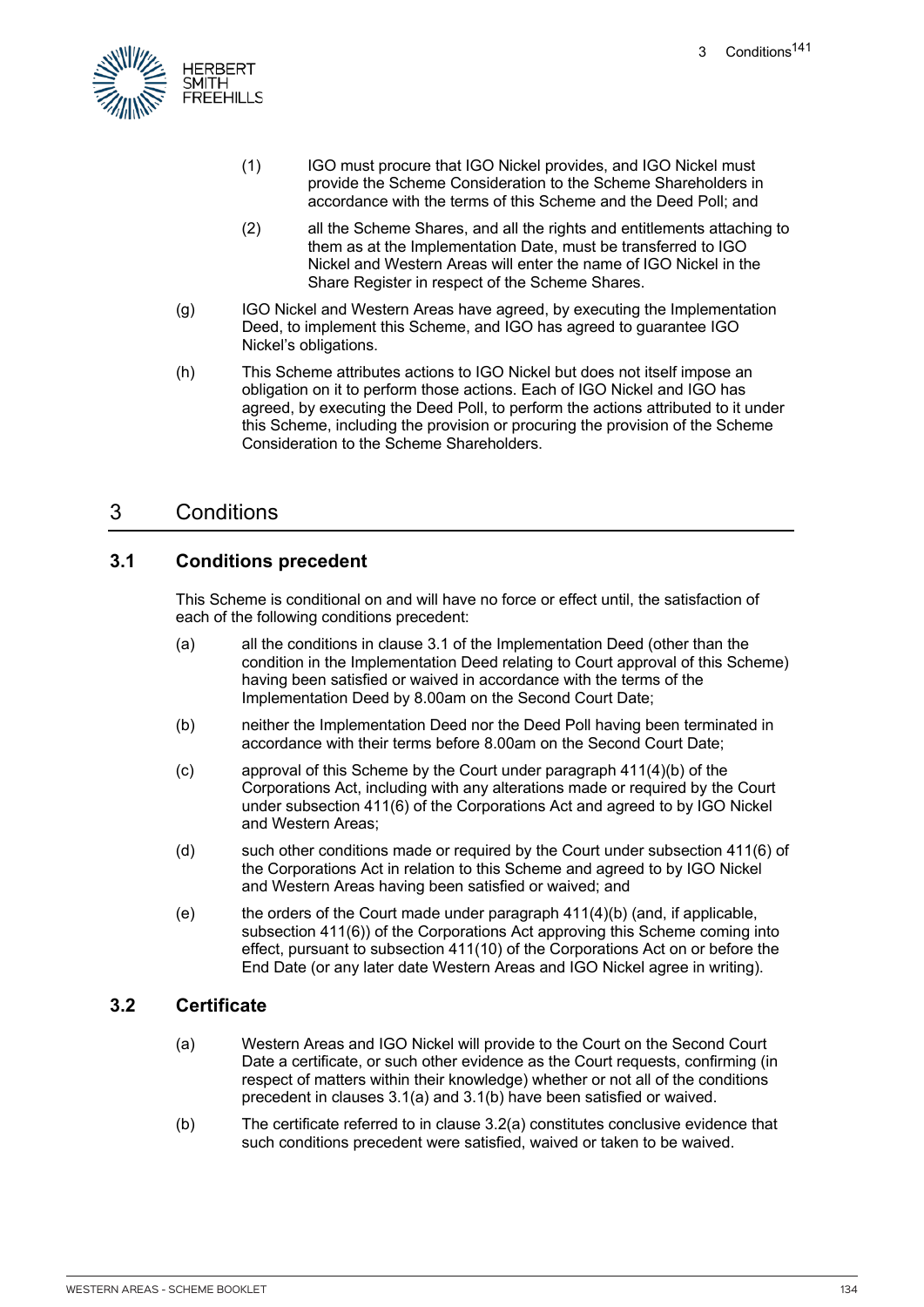

## **3.3 End Date**

This Scheme will lapse and be of no further force or effect if:

- (a) the Effective Date does not occur on or before the End Date; or
- (b) the Implementation Deed or the Deed Poll is terminated in accordance with its terms,

unless Western Areas and IGO Nickel otherwise agree in writing.

# 4 Implementation of this Scheme

### **4.1 Lodgement of Court orders with ASIC**

Western Areas must lodge with ASIC, in accordance with subsection 411(10) of the Corporations Act, an office copy of the Court order approving this Scheme by:

- (a) 5.00pm on the later of:
	- (1) the first Business Day after the day on which the Court approves this Scheme;.or
	- (2) the Business Day on which the Court orders are entered; or
- (b) such other Business Day and by such other time as agreed to in writing by Western Areas and IGO Nickel.

### **4.2 Transfer of Scheme Shares**

On the Implementation Date:

- (a) subject to the provision of the Scheme Consideration in the manner contemplated by clause 5.1(b), the Scheme Shares, together with all rights and entitlements attaching to the Scheme Shares as at the Implementation Date, must be transferred to IGO Nickel without the need for any further act by any Scheme Shareholder (other than acts performed by Western Areas as attorney and agent for Scheme Shareholders under clause 8.5), by:
	- (1) Western Areas delivering to IGO Nickel a duly completed Scheme Transfer, executed on behalf of the Scheme Shareholders by Western Areas, for registration; and
	- (2) IGO Nickel duly executing the Scheme Transfer, attending to the stamping of the Scheme Transfer (if required) and delivering it to Western Areas for registration; and
- (b) immediately following receipt of the Scheme Transfer in accordance with clause 4.2(a)(2), but subject to the stamping of the Scheme Transfer (if required), Western Areas must enter, or procure the entry of, the name of IGO Nickel in the Share Register in respect of all the Scheme Shares transferred to IGO Nickel in accordance with this Scheme.

# 5 Scheme Consideration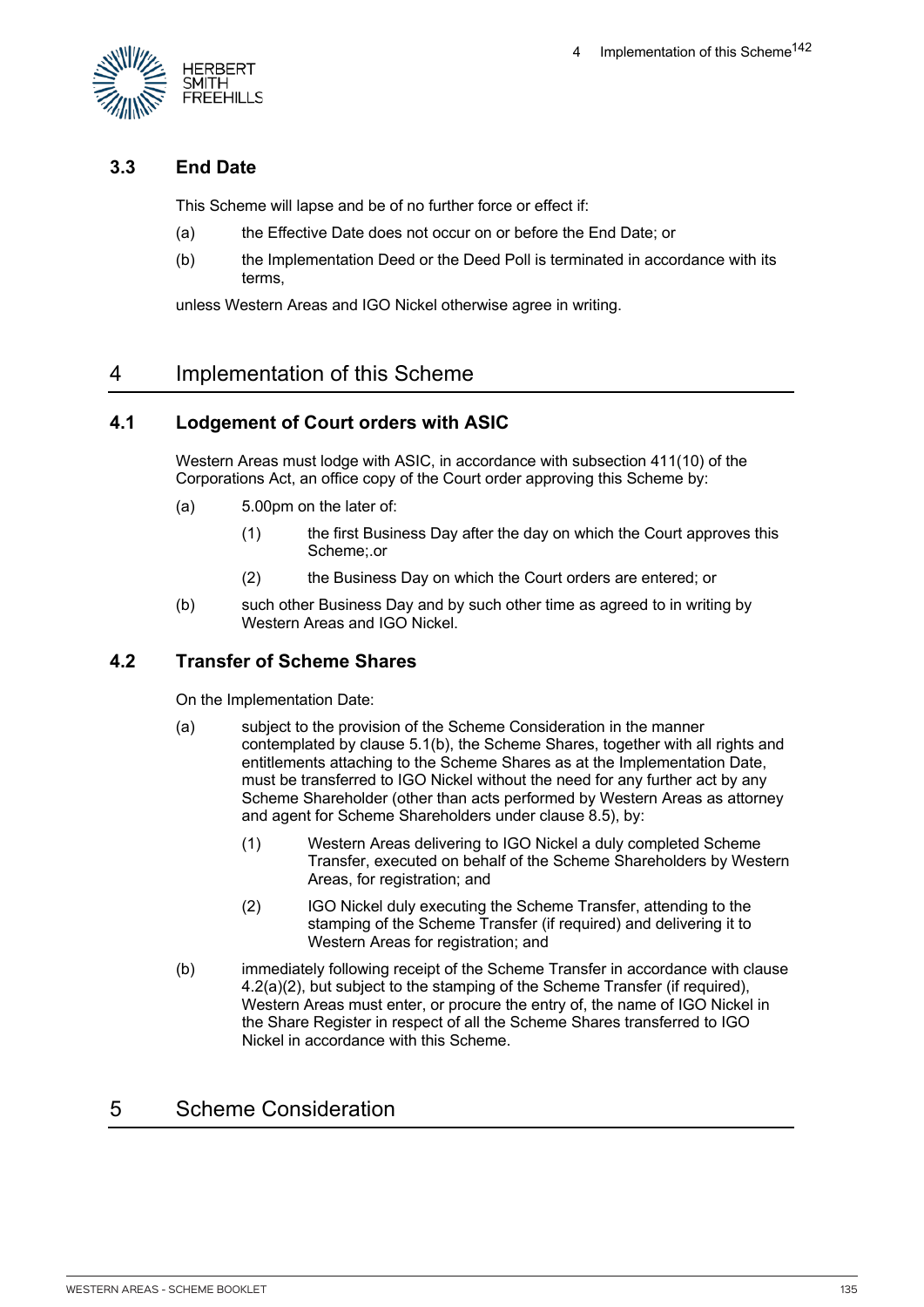

## **5.1 Provision of Scheme Consideration**

- (a) Each Scheme Shareholder is entitled to receive the Scheme Consideration in respect of each Scheme Share held by that Scheme Shareholder, subject to the terms of this Scheme.
- (b) IGO Nickel must, and IGO must use its best endeavours to procure that IGO Nickel does, by no later than the Business Day before the Implementation Date, deposit, or procure the deposit, in cleared funds an amount equal to the aggregate amount of the Scheme Consideration payable to all Scheme Shareholders into an Australian dollar denominated trust account with an ADI operated by Western Areas as trustee for the Scheme Shareholders, (provided that any interest on the amounts deposited (less bank fees and other charges) will be credited to IGO Nickel's account).
- (c) On the Implementation Date, subject to funds having been deposited in accordance with clause 5.1(b), Western Areas must pay or procure the payment of the Scheme Consideration from the trust account referred to in clause 5.1(b) such amount of cash as is due to that Scheme Shareholder as Scheme Consideration in respect of all of that Scheme Shareholder's Scheme Shares.
- (d) The obligations of Western Areas under clause 5.1(c) will be satisfied by Western Areas (in its absolute discretion, and despite any election referred to in clause  $5.1(d)(1)$  or authority referred to in clause  $5.1(d)(2)$  made or given by the Scheme Shareholder):
	- (1) if a Scheme Shareholder has, before the Scheme Record Date, made a valid election in accordance with the requirements of the Western Areas Registry to receive dividend payments from Western Areas by electronic funds transfer to a bank account nominated by the Scheme Shareholder, paying, or procuring the payment of, the relevant amount in Australian currency by electronic means in accordance with that election;
	- (2) paying, or procuring the payment of, the relevant amount in Australian currency by electronic means to a bank account nominated by the Scheme Shareholder by an appropriate authority from the Scheme Shareholder to Western Areas; or
	- (3) dispatching, or procuring the dispatch of, a cheque for the relevant amount in Australian currency to the Scheme Shareholder by prepaid post to their Registered Address (as at the Scheme Record Date), such cheque being drawn in the name of the Scheme Shareholder (or in the case of joint holders, in accordance with the procedures set out in clause 5.2).
- (e) To the extent that, following satisfaction of Western Areas' obligations under clause 5.1(c), there is a surplus in the amount held by Western Areas as trustee for the Scheme Shareholders in the trust account referred to in that clause, that surplus may be paid by Western Areas to IGO Nickel.

### **5.2 Joint holders**

In the case of Scheme Shares held in joint names:

(a) subject to clause 5.1(d), any Scheme Consideration payable in respect of those Scheme Shares is payable to the joint holders and any cheque required to be sent under this Scheme will be made payable to the joint holders and sent to either, at the sole discretion of Western Areas, the holder whose name appears first in the Share Register as at the Scheme Record Date or to the joint holders; and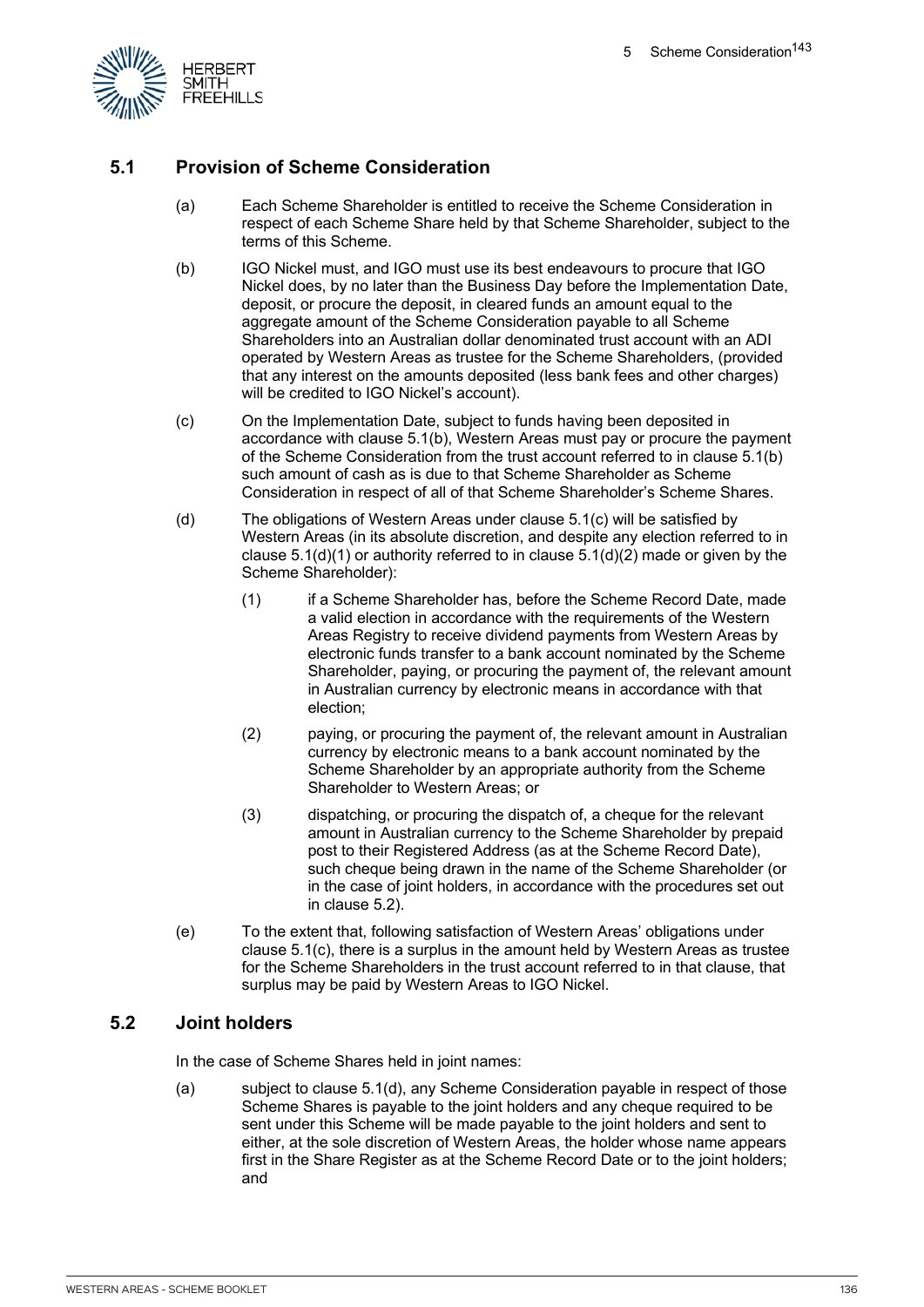

(b) any other document required to be sent under this Scheme, will be forwarded to either, at the sole discretion of Western Areas, the holder whose name appears first in the Share Register as at the Scheme Record Date or to the joint holders.

## **5.3 Unclaimed monies**

- (a) Western Areas may cancel a cheque issued under this clause 5 if the cheque:
	- (1) is returned to Western Areas; or
	- (2) has not been presented for payment within six months after the date on which the cheque was sent.
- (b) During the period of 12 months commencing on the Implementation Date, on request in writing from a Scheme Shareholder to Western Areas (or the Western Areas Registry) (which request may not be made until the date which is 30 Business Days after the Implementation Date), Western Areas must reissue a cheque that was previously cancelled under this clause 5.3.
- (c) The *Unclaimed Money Act 1990* (WA) will apply in relation to any Scheme Consideration which becomes 'unclaimed money' (as defined in section 3 of the *Unclaimed Money Act 1990* (WA)).

## **5.4 Orders of a court or Government Agency**

- (a) If written notice is given to Western Areas (or the Western Areas Registry) or IGO Nickel (or the IGO Registry) of an order or direction made by a court of competent jurisdiction or by another Government Agency that:
	- (1) requires consideration to be provided to a third party in respect of Scheme Shares held by a particular Scheme Shareholder, which would otherwise be payable to that Scheme Shareholder by Western Areas in accordance with this clause 5, then Western Areas shall be entitled to procure that provision of that consideration is made in accordance with that order or direction; or
	- (2) prevents Western Areas from providing consideration to any particular Scheme Shareholder in accordance with this clause 5, or the payment of such consideration is otherwise prohibited by applicable law, Western Areas shall be entitled to retain an amount, in Australian dollars, equal to the number of Scheme Shares held by that Scheme Shareholder multiplied by the Scheme Consideration, until such time as provision of the Scheme Consideration in accordance with this clause 5 is permitted by that (or another) order or direction or otherwise by law.
- (b) To avoid doubt, any payment or retention of consideration by Western Areas under clause 5.4(a) will constitute the full discharge of IGO Nickel's obligations under clause 5.1 with respect to the amount so paid or retained until, in the case of clause 5.4(a)(2), the amount is no longer required to be retained.

# 6 Dealings in Western Areas Shares

## **6.1 Determination of Scheme Shareholders**

To establish the identity of the Scheme Shareholders, dealings in Western Areas Shares or other alterations to the Share Register will only be recognised if: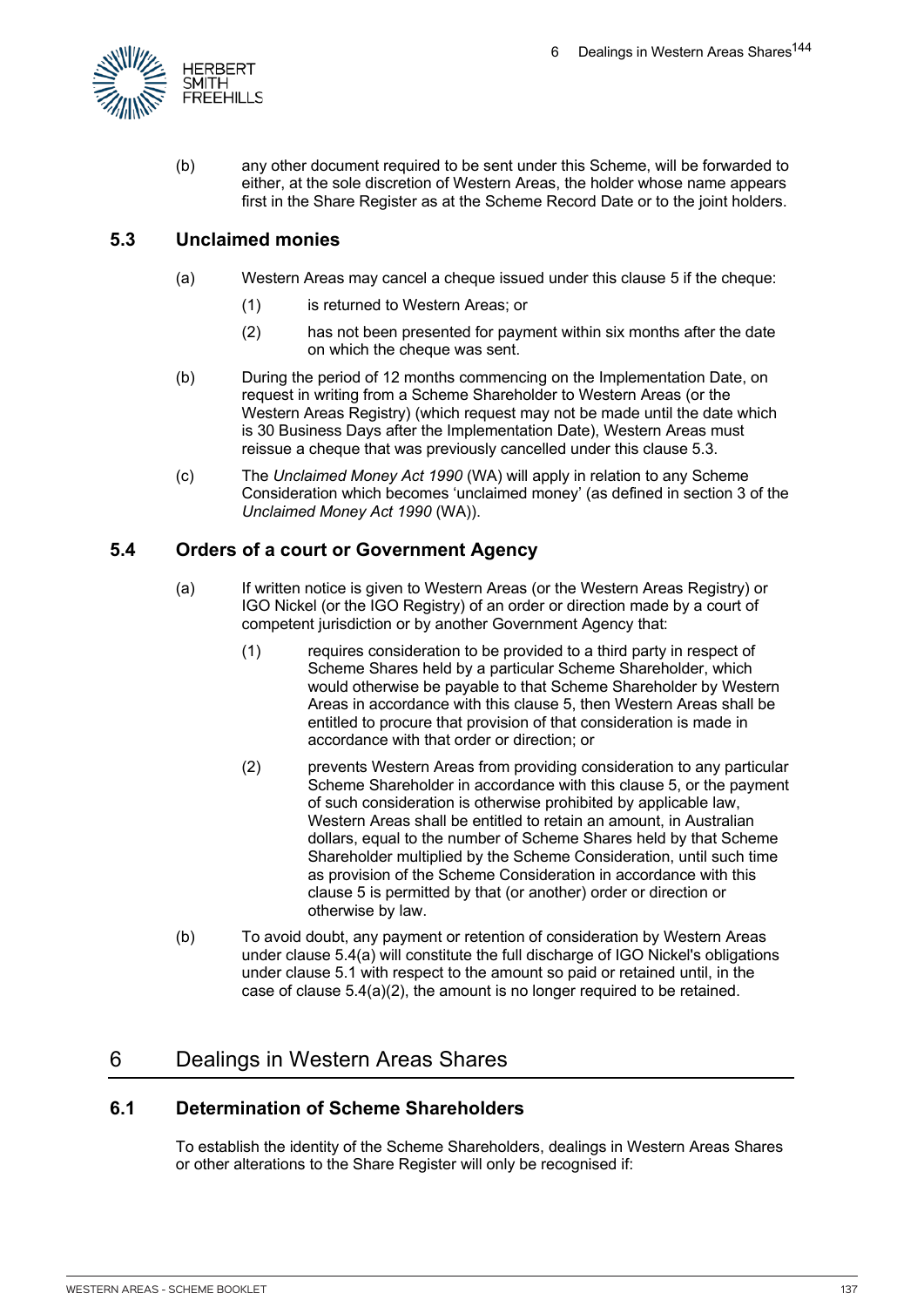

- (a) in the case of dealings of the type to be effected using CHESS, the transferee is registered in the Share Register as the holder of the relevant Western Areas Shares before the Scheme Record Date; and
- (b) in all other cases, registrable transfer or transmission applications in respect of those dealings, or valid requests in respect of other alterations, are received before the Scheme Record Date at the place where the Share Register is kept,

and Western Areas must not accept for registration, nor recognise for any purpose (except a transfer to IGO Nickel pursuant to this Scheme and any subsequent transfer by IGO Nickel or its successors in title), any transfer or transmission application or other request received after such times, or received prior to such times but not in registrable or actionable form, as appropriate.

### **6.2 Register**

- (a) Western Areas must register registrable transmission applications or transfers of the Scheme Shares that are received in accordance with clause 6.1(b) before the Scheme Record Date provided that, for the avoidance of doubt, nothing in this clause 6.2(a) requires Western Areas to register a transfer that would result in a Western Areas Shareholder holding a parcel of Western Areas Shares that is less than a 'marketable parcel' (for the purposes of this clause 6.2(a) 'marketable parcel' has the meaning given in the Operating Rules).
- (b) If this Scheme becomes Effective, a holder of Scheme Shares (and any person claiming through that holder) must not dispose of, or purport or agree to dispose of, any Scheme Shares or any interest in them on or after the Scheme Record Date otherwise than pursuant to this Scheme, and any attempt to do so will have no effect and Western Areas shall be entitled to disregard any such disposal.
- (c) For the purpose of determining entitlements to the Scheme Consideration, Western Areas must maintain the Share Register in accordance with the provisions of this clause 6.2 until the Scheme Consideration has been paid to the Scheme Shareholders. The Share Register in this form will solely determine entitlements to the Scheme Consideration.
- (d) All statements of holding for Western Areas Shares (other than statements of holding in favour of IGO Nickel or any Excluded Shareholders) will cease to have effect after the Scheme Record Date as documents of title in respect of those shares and, as from that date, each entry current at that date on the Share Register (other than entries on the Share Register in respect of IGO Nickel or any Excluded Shareholder) will cease to have effect except as evidence of entitlement to the Scheme Consideration in respect of the Western Areas Shares relating to that entry.
- (e) As soon as possible on or after the Scheme Record Date, and in any event by 5.00pm on the second Business Day after the Scheme Record Date, Western Areas will ensure that details of the names, Registered Addresses and holdings of Western Areas Shares for each Scheme Shareholder as shown in the Share Register are available to IGO Nickel in the form IGO Nickel reasonably requires.

# 7 Quotation of Western Areas Shares

(a) Western Areas must apply to ASX to suspend trading on the ASX in Western Areas Shares with effect from the close of trading on the Effective Date.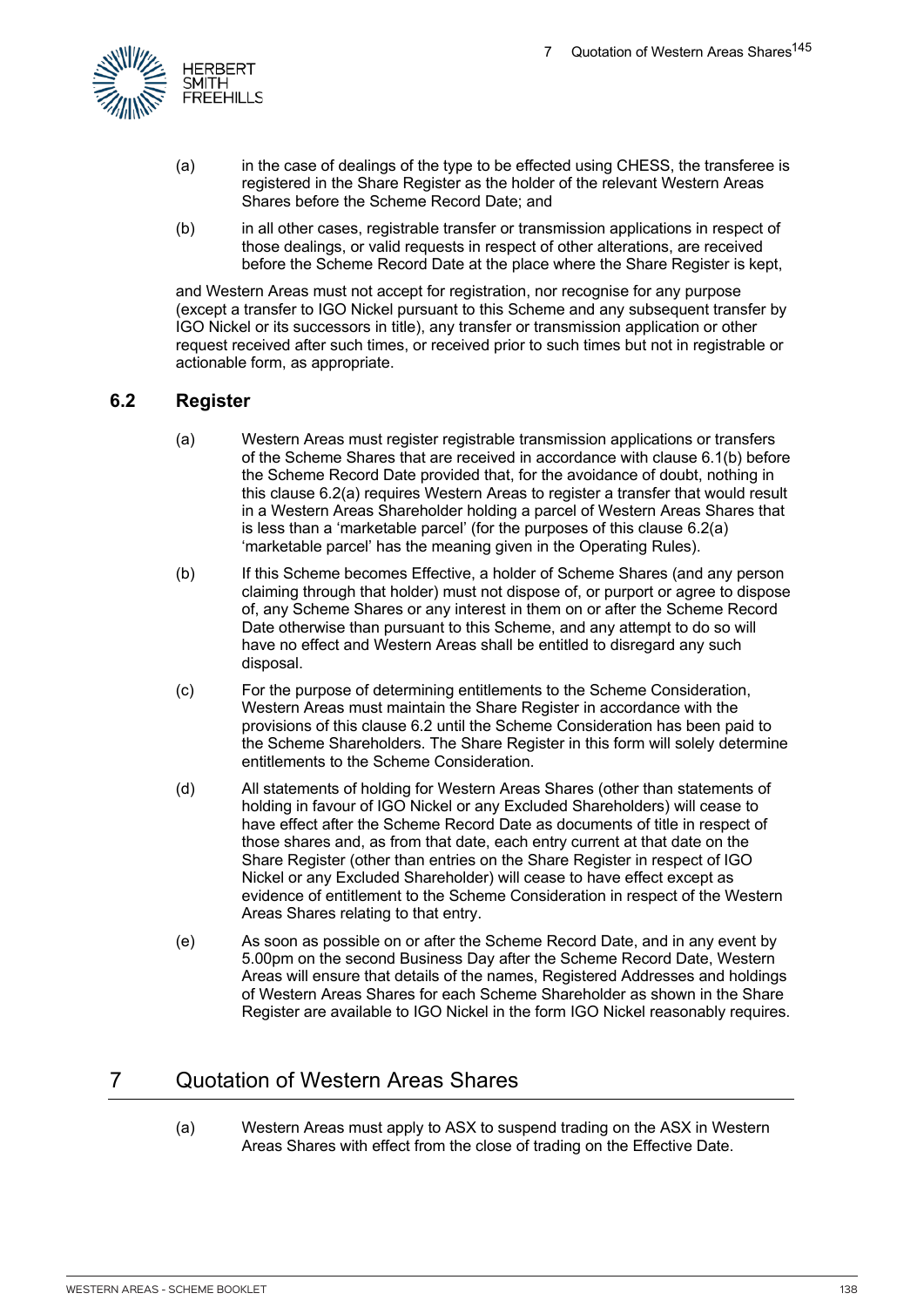

- (b) On a date after the Implementation Date to be determined by IGO Nickel, Western Areas must apply:
	- (1) for termination of the official quotation of Western Areas Shares on the ASX; and
	- (2) to have itself removed from the official list of the ASX.

# 8 General Scheme provisions

#### **8.1 Consent to amendments to this Scheme**

If the Court proposes to approve this Scheme subject to any alterations or conditions:

- (a) Western Areas may by its counsel consent on behalf of all persons concerned to those alterations or conditions to which IGO Nickel has consented; and
- (b) each Scheme Shareholder agrees to any such alterations or conditions which Western Areas has consented to.

#### **8.2 Scheme Shareholders' agreements and warranties**

- (a) Each Scheme Shareholder, without the need for any further act:
	- (1) agrees to the transfer of their Western Areas Shares together with all rights and entitlements attaching to those Western Areas Shares in accordance with this Scheme;
	- (2) agrees to the variation, cancellation or modification of the rights attached to their Western Areas Shares constituted by or resulting from this Scheme;
	- (3) agrees to, on the direction of IGO Nickel, destroy any holding statements or share certificates relating to their Western Areas Shares;
	- (4) who holds their Western Areas Shares in a CHESS Holding agrees to the conversion of those Western Areas Shares to an Issuer Sponsored Holding and irrevocably authorises Western Areas to do anything necessary or expedient (whether required by the Settlement Rules or otherwise) to effect or facilitate such conversion; and
	- (5) acknowledges and agrees that this Scheme binds Western Areas and all Scheme Shareholders (including those who do not attend the Scheme Meeting and those who do not vote, or vote against this Scheme, at the Scheme Meeting).
- (b) Each Scheme Shareholder is taken to have warranted to Western Areas and IGO Nickel on the Implementation Date, and appointed and authorised Western Areas as its attorney and agent to warrant to IGO Nickel on the Implementation Date, that all their Western Areas Shares (including any rights and entitlements attaching to those shares) which are transferred under this Scheme will, at the date of transfer, be fully paid and free from all mortgages, charges, liens, encumbrances, pledges, security interests (including any 'security interests' within the meaning of section 12 of the *Personal Property Securities Act 2009* (Cth)) and interests of third parties of any kind, whether legal or otherwise, and restrictions on transfer of any kind, and that they have full power and capacity to transfer their Western Areas Shares to IGO Nickel together with any rights and entitlements attaching to those shares. Western Areas undertakes that it will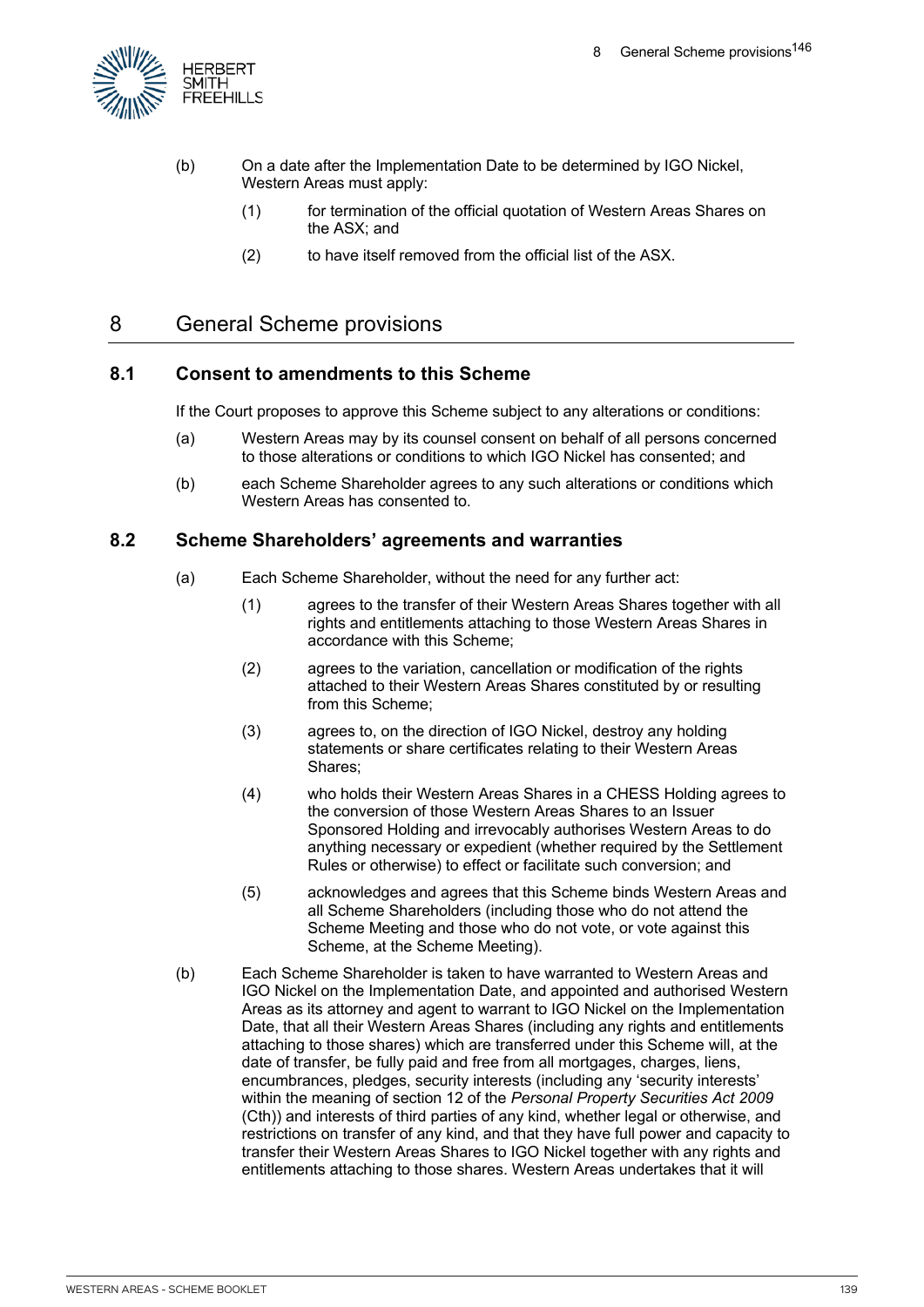

provide such warranty to IGO Nickel as agent and attorney of each Scheme Shareholder.

#### **8.3 Title to and rights in Scheme Shares**

- (a) To the extent permitted by law, the Scheme Shares (including all rights and entitlements attaching to the Scheme Shares) transferred under this Scheme to IGO Nickel will, at the time of transfer of them to IGO Nickel vest in IGO Nickel free from all mortgages, charges, liens, encumbrances, pledges, security interests (including any 'security interests' within the meaning of section 12 of the *Personal Property Securities Act 2009* (Cth)) and interests of third parties of any kind, whether legal or otherwise and free from any restrictions on transfer of any kind.
- (b) Immediately upon the provision of the Scheme Consideration to each Scheme Shareholder in the manner contemplated by clause 5, IGO Nickel will be beneficially entitled to the Scheme Shares to be transferred to it under this Scheme pending registration by Western Areas of IGO Nickel in the Share Register as the holder of the Scheme Shares.

#### **8.4 Appointment of sole proxy**

Immediately upon the provision of the Scheme Consideration to each Scheme Shareholder in the manner contemplated by clause 5, and until Western Areas registers IGO Nickel as the holder of all Scheme Shares in the Share Register, each Scheme Shareholder:

- (a) is deemed to have appointed IGO Nickel as attorney and agent (and directed IGO Nickel in each such capacity) to appoint any director, officer, secretary or agent nominated by IGO Nickel as its sole proxy and, where applicable or appropriate, corporate representative to attend shareholders' meetings, exercise the votes attaching to the Scheme Shares registered in their name and sign any shareholders' resolution or document;
- (b) must not attend or vote at any of those meetings or sign any resolutions, whether in person, by proxy or by corporate representative (other than pursuant to clause 8.4(a));
- (c) must take all other actions in the capacity of a registered holder of Scheme Shares as IGO Nickel reasonably directs; and
- (d) acknowledges and agrees that in exercising the powers referred to in clause 8.4(a), IGO Nickel and any director, officer, secretary or agent nominated by IGO Nickel under clause 8.4(a) may act in the best interests of IGO Nickel as the intended registered holder of the Scheme Shares.

#### **8.5 Authority given to Western Areas**

Each Scheme Shareholder, without the need for any further act, on the Effective Date, irrevocably appoints Western Areas and each of its directors, officers and secretaries (jointly and each of them severally) as its attorney and agent for the purpose of:

- (a) enforcing the Deed Poll against IGO and IGO Nickel and Western Areas undertakes in favour of each Scheme Shareholder that it will enforce the Deed Poll against IGO and IGO Nickel on behalf of and as agent and attorney for each Scheme Shareholder; and
- (b) executing any document or doing or taking any other act necessary, desirable or expedient to give effect to this Scheme and the transactions contemplated by it, including (without limitation) executing the Scheme Transfer,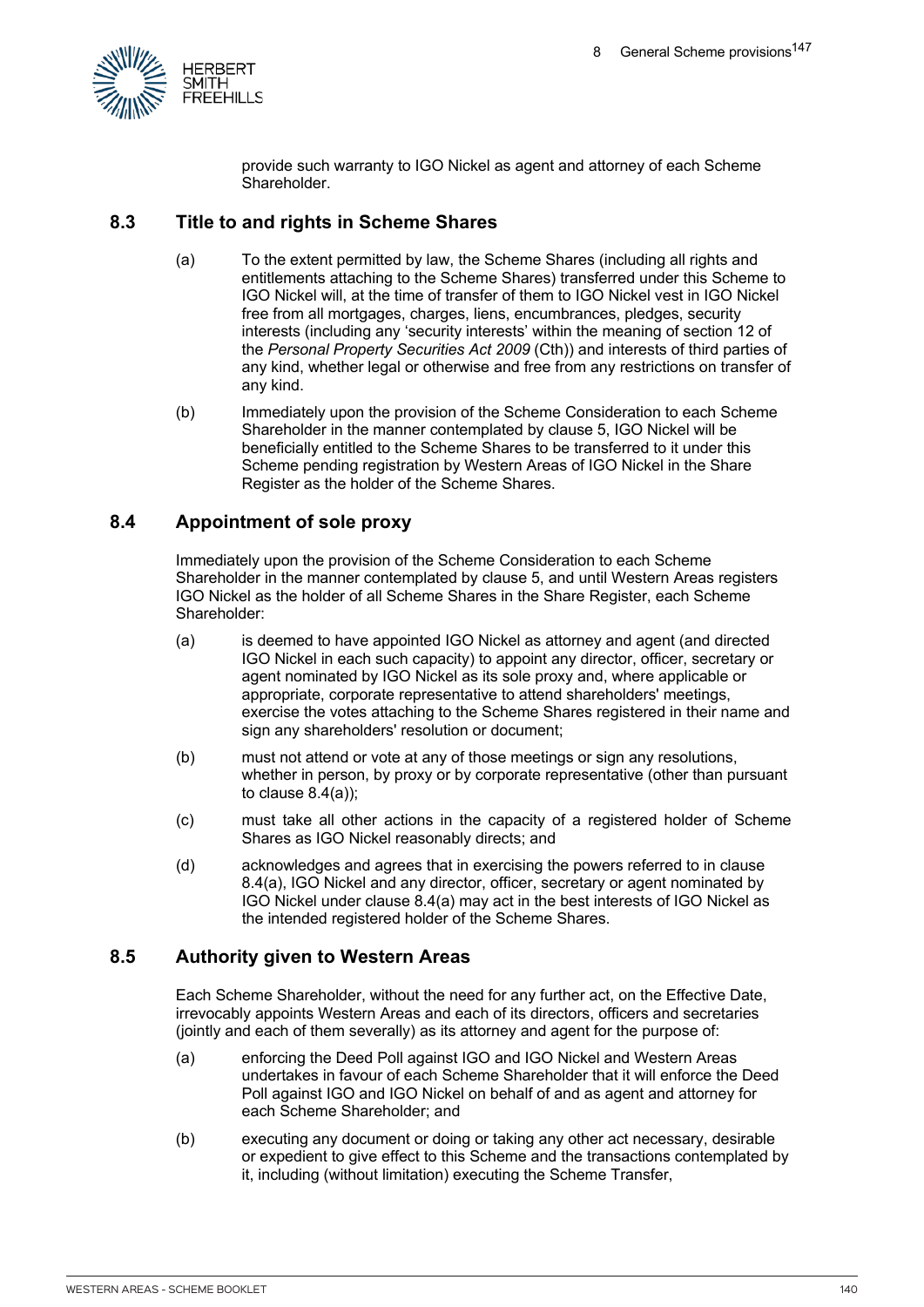

and Western Areas accepts each such appointment. Western Areas as attorney and agent of each Scheme Shareholder, may sub-delegate its functions, authorities or powers under this clause 8.5 to all or any of its directors, officers, secretaries or employees (jointly, severally or jointly and severally).

#### **8.6 Binding effect of Scheme**

This Scheme binds Western Areas and all of the Scheme Shareholders (including those who did not attend the Scheme Meeting to vote on this Scheme, did not vote at the Scheme Meeting, or voted against this Scheme at the Scheme Meeting) and, to the extent of any inconsistency, overrides the constitution of Western Areas.

## 9 General

#### **9.1 Stamp duty**

IGO Nickel will:

- (a) pay all stamp duty and any related fines and penalties in respect of this Scheme and the Deed Poll, the performance of the Deed Poll and each transaction effected by or made under this Scheme and the Deed Poll; and
- (b) indemnify each Scheme Shareholder against any liability arising from failure to comply with clause 9.1(a).

#### **9.2 Consent**

Each of the Scheme Shareholders consents to Western Areas doing all things necessary or incidental to, or to give effect to, the implementation of this Scheme, whether on behalf of the Scheme Shareholders, Western Areas or otherwise.

#### **9.3 Notices**

- (a) If a notice, transfer, transmission application, direction or other communication referred to in this Scheme is sent by post to Western Areas, it will not be taken to be received in the ordinary course of post or on a date and time other than the date and time (if any) on which it is actually received at Western Areas' registered office or at the office of the Western Areas Registry.
- (b) The accidental omission to give notice of the Scheme Meeting or the nonreceipt of such notice by a Western Areas Shareholder will not, unless so ordered by the Court, invalidate the Scheme Meeting or the proceedings of the Scheme Meeting.

#### **9.4 Governing law**

- (a) This Scheme is governed by the laws in force in Western Australia, Australia.
- (b) The parties irrevocably submit to the non-exclusive jurisdiction of courts exercising jurisdiction in Western Australia and courts of appeal from them in respect of any proceedings arising out of or in connection with this Scheme. The parties irrevocably waive any objection to the venue of any legal process in these courts on the basis that the process has been brought in an inconvenient forum.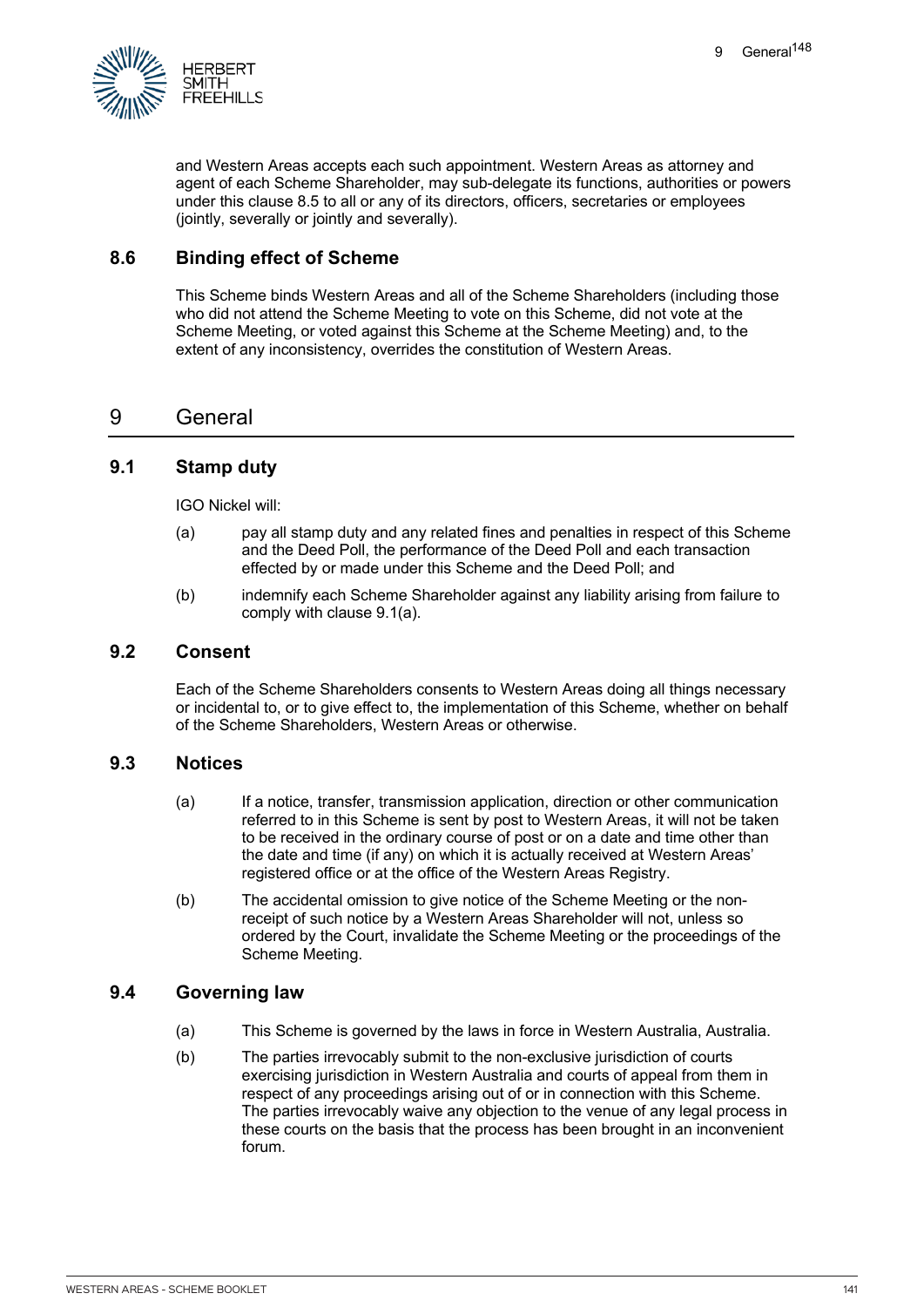

### **9.5 Further action**

Western Areas must do all things and execute all documents necessary to give full effect to this Scheme and the transactions contemplated by it.

#### **9.6 No liability when acting in good faith**

Each Scheme Shareholder agrees that neither Western Areas, IGO Nickel, IGO nor any director, officer, secretary or employee of any of those companies shall be liable for anything done or omitted to be done in the performance of this Scheme or the Deed Poll in good faith.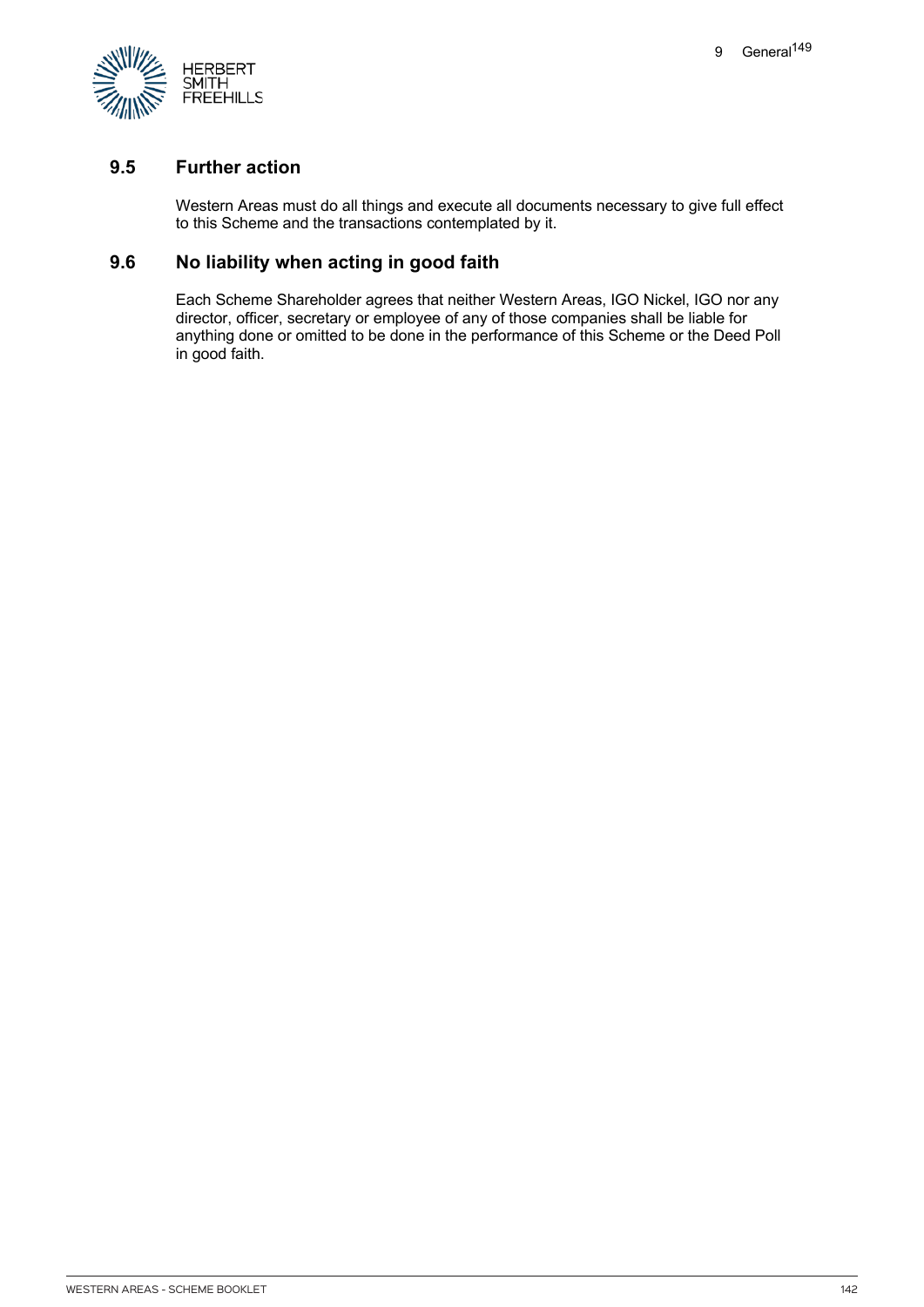

# Schedule 1

# Definitions and interpretation

# 1 Definitions

The meanings of the terms used in this Scheme are set out below.

| Term                    | <b>Meaning</b>                                                                                                                                                                                                                                                                                                      |
|-------------------------|---------------------------------------------------------------------------------------------------------------------------------------------------------------------------------------------------------------------------------------------------------------------------------------------------------------------|
| ADI                     | authorised deposit-taking institution (as defined in the Banking Act<br>1959 (Cth)).                                                                                                                                                                                                                                |
| <b>ASIC</b>             | the Australian Securities and Investments Commission.                                                                                                                                                                                                                                                               |
| ASX                     | ASX Limited ABN 98 008 624 691 and, where the context requires, the<br>financial market that it operates.                                                                                                                                                                                                           |
| <b>Business Day</b>     | when used in relation to the Implementation Date and the Scheme<br>Record Date, has the meaning given in the Listing Rules; and                                                                                                                                                                                     |
|                         | in all other cases, a day that is not a Saturday, Sunday or public<br>holiday or bank holiday in Perth, Western Australia, Australia.                                                                                                                                                                               |
| <b>CHESS</b>            | the Clearing House Electronic Subregister System operated by ASX<br>Settlement Pty Ltd and ASX Clear Pty Limited.                                                                                                                                                                                                   |
| <b>CHESS Holding</b>    | has the meaning given in the Settlement Rules.                                                                                                                                                                                                                                                                      |
| <b>Corporations Act</b> | the Corporations Act 2001 (Cth), as modified or varied by ASIC.                                                                                                                                                                                                                                                     |
| Court                   | the Supreme Court of Western Australia, or such other court of<br>competent jurisdiction under the Corporations Act agreed to in writing<br>by IGO Nickel and Western Areas.                                                                                                                                        |
| <b>Deed Poll</b>        | the deed poll substantially in the form of Attachment 3 to the<br>Implementation Deed under which IGO Nickel and IGO covenant in<br>favour of the Scheme Shareholders to perform the obligations<br>attributed to IGO Nickel and IGO respectively under this Scheme and<br>IGO guarantees IGO Nickel's obligations. |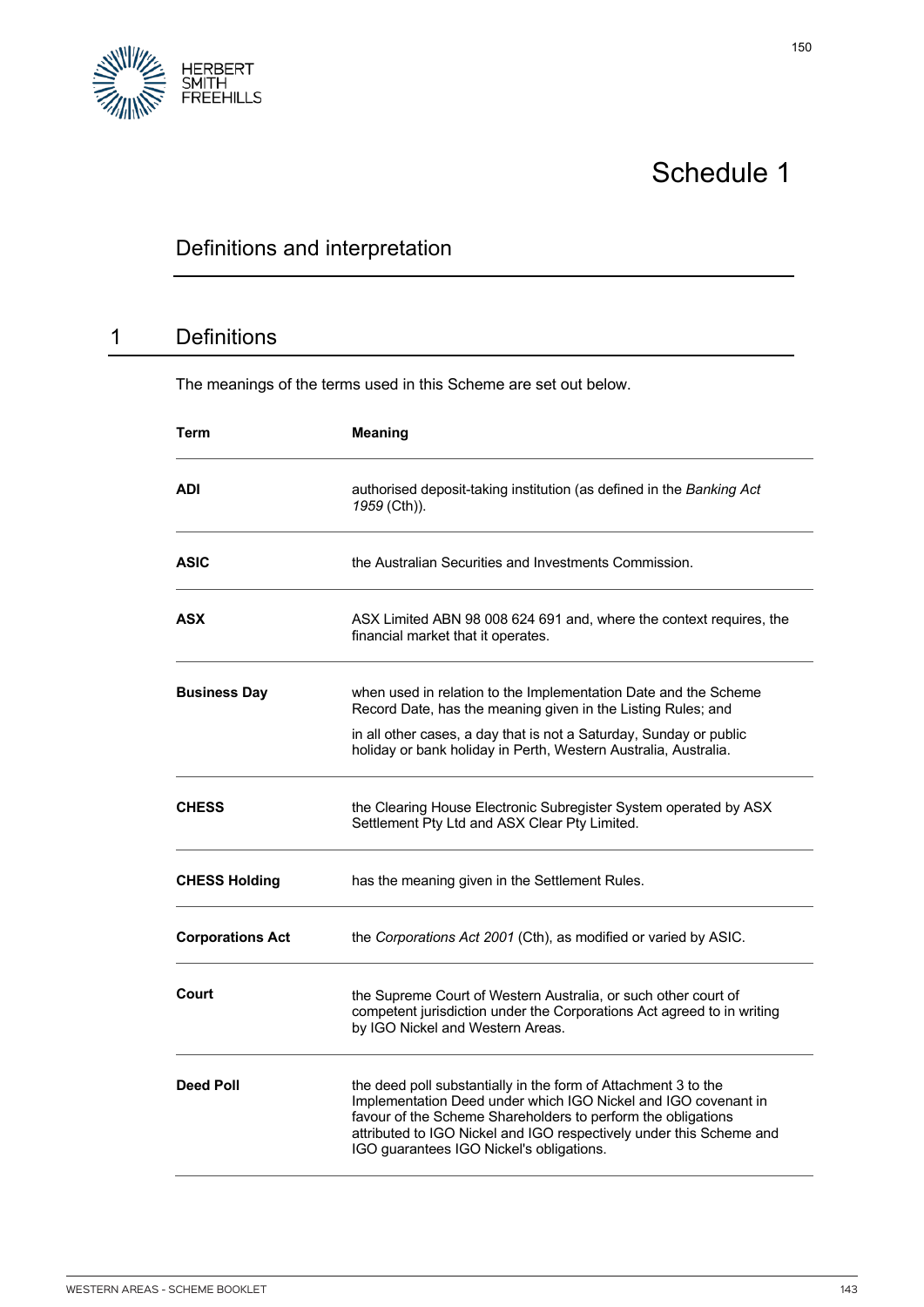

| Term                        | <b>Meaning</b>                                                                                                                                                                                                                                                                                                                                                                                                                              |
|-----------------------------|---------------------------------------------------------------------------------------------------------------------------------------------------------------------------------------------------------------------------------------------------------------------------------------------------------------------------------------------------------------------------------------------------------------------------------------------|
| <b>Effective</b>            | when used in relation to this Scheme, the coming into effect, under<br>subsection 411(10) of the Corporations Act, of the Court order made<br>under paragraph 411(4)(b) of the Corporations Act in relation to this<br>Scheme.                                                                                                                                                                                                              |
| <b>Effective Date</b>       | the date on which this Scheme becomes Effective.                                                                                                                                                                                                                                                                                                                                                                                            |
| <b>End Date</b>             | 31 July 2022, or such other date as agreed in writing by IGO Nickel,<br>IGO and Western Areas.                                                                                                                                                                                                                                                                                                                                              |
| <b>Excluded Shareholder</b> | any member of the IGO Group who is or becomes a Western Areas<br>Shareholder or any person who holds any Western Areas Shares on<br>behalf of, or for the benefit of, any member of the IGO Group and does<br>not hold Western Areas Shares on behalf of, or for the benefit of, any<br>other person.                                                                                                                                       |
| <b>Government Agency</b>    | any foreign or Australian government or governmental, semi-<br>governmental, administrative, fiscal or judicial body, department,<br>commission, authority, tribunal, agency or entity (including any stock or<br>other securities exchange), or any minister of the Crown in right of the<br>Commonwealth of Australia or any state, or any other federal, state,<br>provincial, local or other government, whether foreign or Australian. |
| IGO                         | IGO Limited ACN 092 786 304 of Suite 4, Level 5 South Shore Centre,<br>85 South Perth Esplanade, South Perth WA 6151.                                                                                                                                                                                                                                                                                                                       |
| <b>IGO Nickel</b>           | IGO Nickel Holdings Pty Ltd ACN 167 644 519.                                                                                                                                                                                                                                                                                                                                                                                                |
| <b>IGO Group</b>            | IGO and each of its Subsidiaries, including IGO Nickel and a reference<br>to a IGO Group Member or a member of the IGO Group is to IGO or<br>any of its Subsidiaries, including IGO Nickel.                                                                                                                                                                                                                                                 |
| <b>IGO Registry</b>         | Computershare Investor Services Pty Limited.                                                                                                                                                                                                                                                                                                                                                                                                |
| <b>Implementation Date</b>  | the fifth Business Day after the Scheme Record Date, or such other<br>date after the Scheme Record Date as agreed in writing by Western<br>Areas, IGO Nickel and IGO.                                                                                                                                                                                                                                                                       |
| <b>Implementation Deed</b>  | the scheme implementation deed dated on or about 16 December<br>2021 between IGO Nickel, IGO and Western Areas relating to the<br>implementation of this Scheme.                                                                                                                                                                                                                                                                            |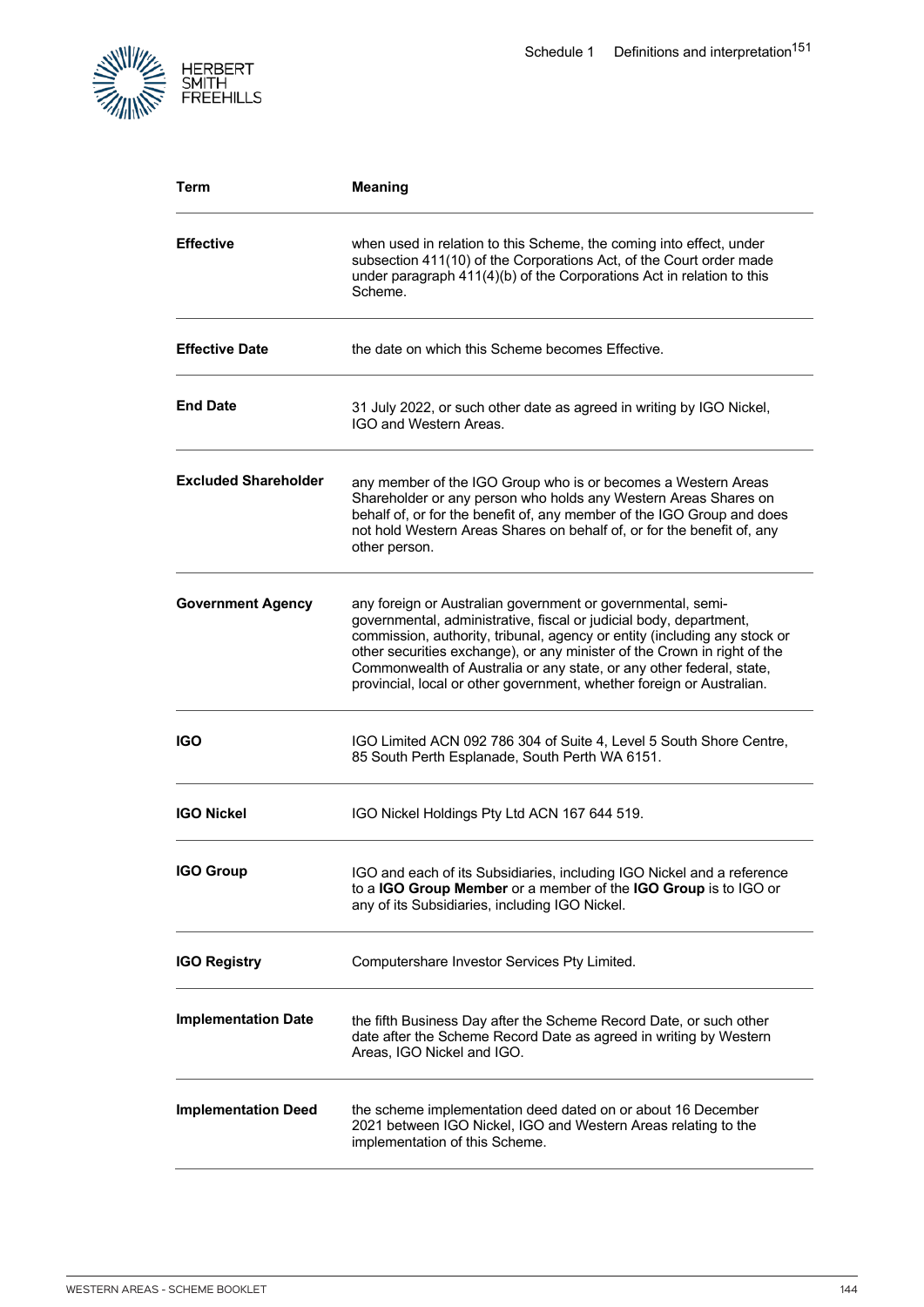

| Term                                      | <b>Meaning</b>                                                                                                                                                                                                                                                                                                    |
|-------------------------------------------|-------------------------------------------------------------------------------------------------------------------------------------------------------------------------------------------------------------------------------------------------------------------------------------------------------------------|
| <b>Issuer Sponsored</b><br><b>Holding</b> | has the meaning given in the Settlement Rules.                                                                                                                                                                                                                                                                    |
| <b>Listing Rules</b>                      | the official listing rules of ASX.                                                                                                                                                                                                                                                                                |
| <b>Operating Rules</b>                    | the official operating rules of ASX.                                                                                                                                                                                                                                                                              |
| <b>Registered Address</b>                 | in relation to a Western Areas Shareholder, the address shown in the<br>Share Register as at the Scheme Record Date.                                                                                                                                                                                              |
| <b>Scheme</b>                             | this scheme of arrangement under Part 5.1 of the Corporations Act<br>between Western Areas and the Scheme Shareholders subject to any<br>alterations or conditions made or required by the Court under<br>subsection 411(6) of the Corporations Act and agreed to in writing by<br>Western Areas and IGO Nickel.  |
| <b>Scheme Consideration</b>               | the consideration to be provided by IGO Nickel to each Scheme<br>Shareholder for the transfer to IGO Nickel of each Scheme Share,<br>being for each Western Areas Share held by a Scheme Shareholder<br>as at the Scheme Record Date, A\$3.87 cash.                                                               |
| <b>Scheme Meeting</b>                     | the meeting of the Western Areas Shareholders (other than Excluded<br>Shareholders) ordered by the Court to be convened under subsection<br>411(1) of the Corporations Act to consider and vote on this Scheme<br>and includes any meeting convened following any adjournment or<br>postponement of that meeting. |
| <b>Scheme Record Date</b>                 | 7.00pm on the second Business Day after the Effective Date or such<br>other date as agreed in writing by IGO Nickel and Western Areas.                                                                                                                                                                            |
| <b>Scheme Shares</b>                      | all Western Areas Shares held by the Scheme Shareholders as at the<br>Scheme Record Date.                                                                                                                                                                                                                         |
| <b>Scheme Shareholder</b>                 | a holder of Western Areas Shares recorded in the Share Register as at<br>the Scheme Record Date (other than an Excluded Shareholder).                                                                                                                                                                             |
| <b>Scheme Transfer</b>                    | a duly completed and executed proper instrument of transfer in respect<br>of the Scheme Shares for the purposes of section 1071B of the<br>Corporations Act, in favour of IGO Nickel as transferee, which may be<br>a master transfer of all or part of the Scheme Shares.                                        |
| <b>Second Court Date</b>                  | the first day on which an application made to the Court for an order<br>under paragraph 411(4)(b) of the Corporations Act approving this                                                                                                                                                                          |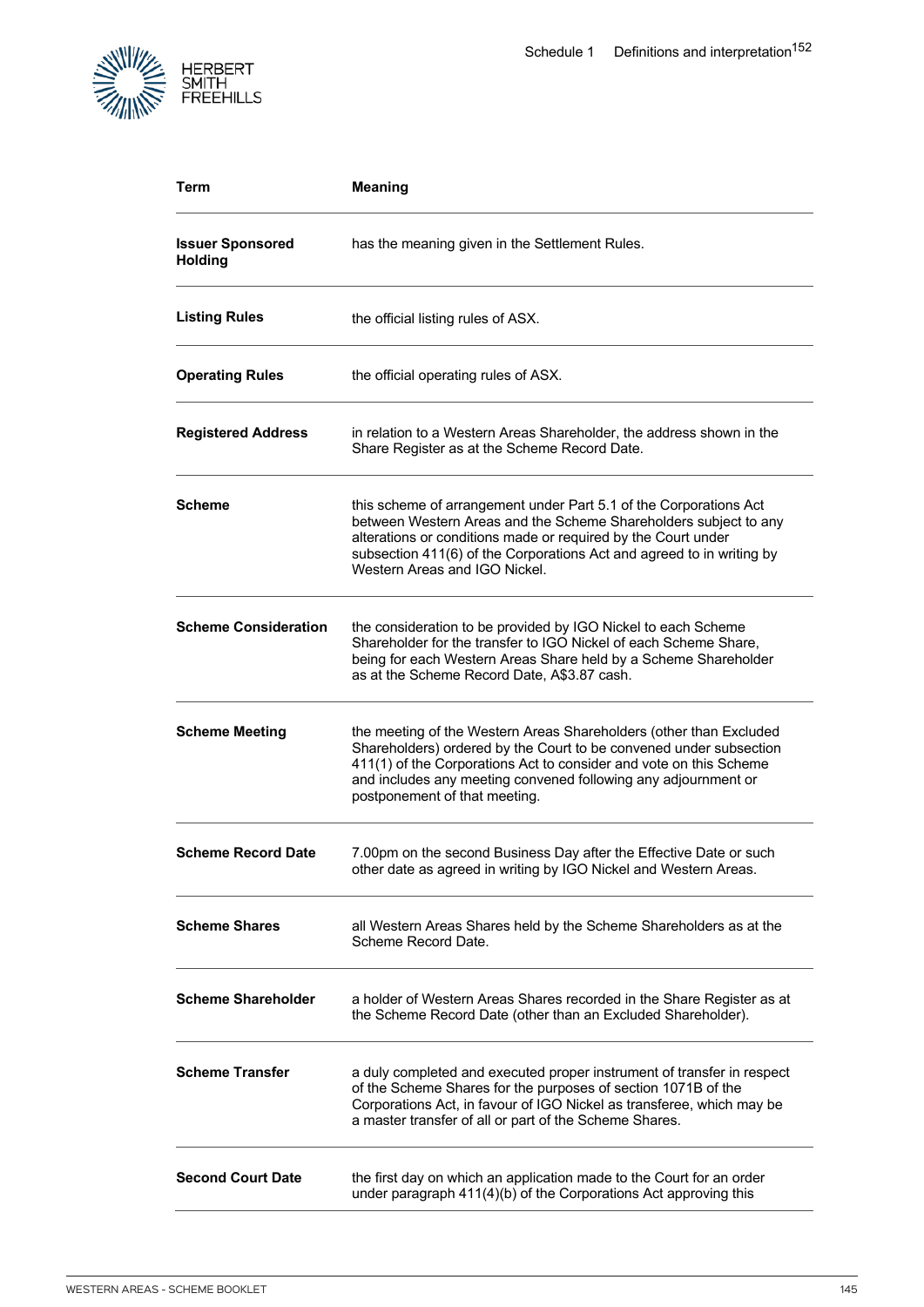

| Term                                       | <b>Meaning</b>                                                                                                                                                |
|--------------------------------------------|---------------------------------------------------------------------------------------------------------------------------------------------------------------|
|                                            | Scheme is heard or, if the application is adjourned or subject to appeal<br>for any reason, the day on which the adjourned application or appeal is<br>heard. |
| <b>Settlement Rules</b>                    | the ASX Settlement Operating Rules, being the official operating rules<br>of the settlement facility provided by ASX Settlement Pty Ltd.                      |
| <b>Share Register</b>                      | the register of members of Western Areas maintained by Western<br>Areas or the Western Areas Registry in accordance with the<br>Corporations Act.             |
| <b>Subsidiary</b>                          | has the meaning given in Division 6 of Part 1.2 of the Corporations Act.                                                                                      |
| <b>Western Areas</b>                       | Western Areas Limited ACN 091 049 357 of Level 2, 2 Kings Park<br>Road, West Perth WA 6005.                                                                   |
| <b>Western Areas</b><br><b>Registry</b>    | Computershare Investor Services Pty Ltd.                                                                                                                      |
| <b>Western Areas Share</b>                 | a fully paid ordinary share in the capital of Western Areas.                                                                                                  |
| <b>Western Areas</b><br><b>Shareholder</b> | each person who is registered as the holder of a Western Areas Share<br>in the Share Register.                                                                |

# 2 Interpretation

In this Scheme:

- (a) headings and bold type are for convenience only and do not affect the interpretation of this Scheme;
- (b) the singular includes the plural and the plural includes the singular;
- (c) words of any gender include all genders;
- (d) other parts of speech and grammatical forms of a word or phrase defined in this Scheme have a corresponding meaning;
- (e) a reference to a person includes any company, partnership, joint venture, association, corporation or other body corporate and any Government Agency as well as an individual;
- (f) a reference to a clause, party, schedule, attachment or exhibit is a reference to a clause of, and a party, schedule, attachment or exhibit to, this Scheme;
- (g) a reference to any legislation includes all delegated legislation made under it and amendments, consolidations, replacements or reenactments of any of them